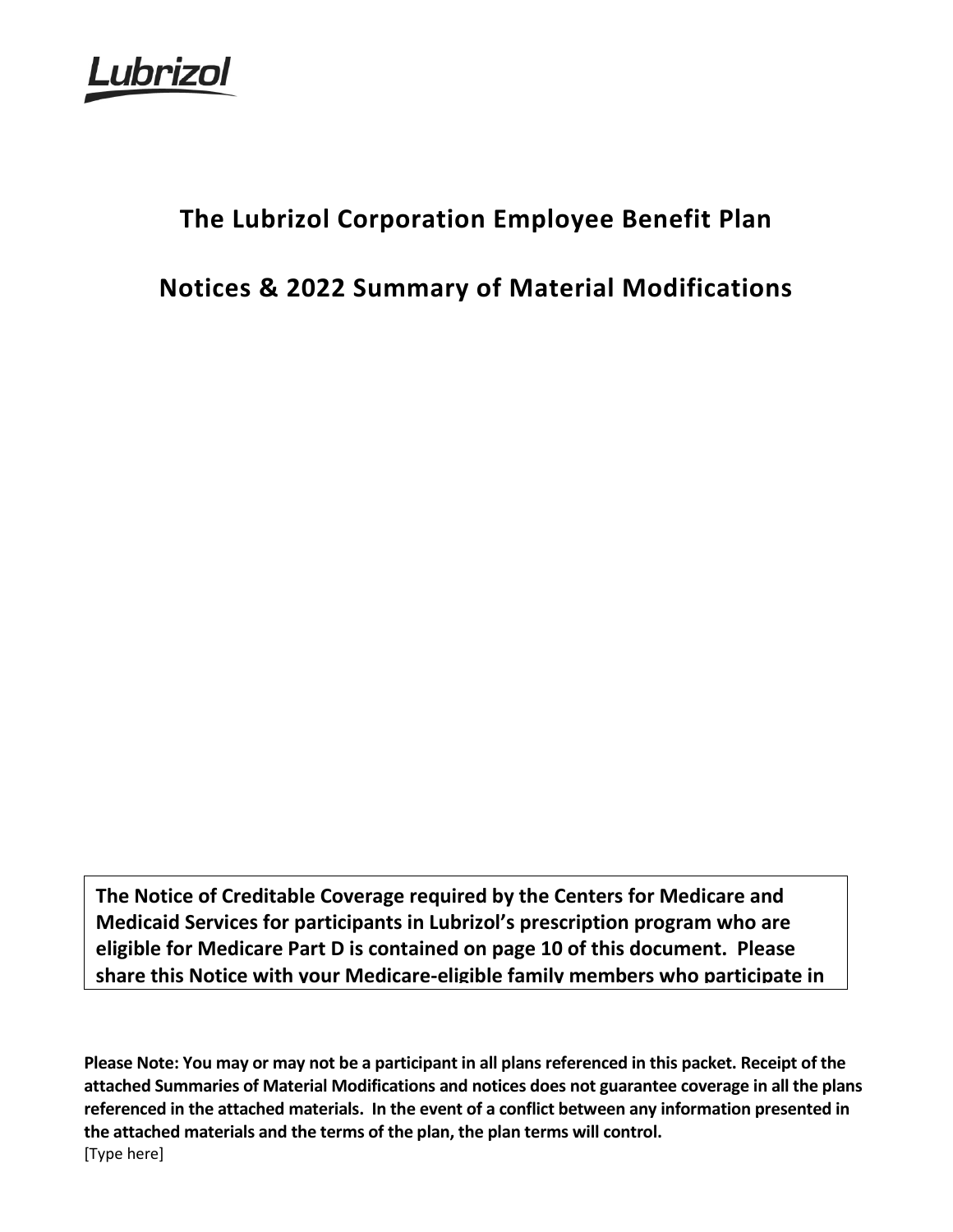# Table of Contents

| Premium Assistance Under Medicaid and the Children's Health Insurance Program (CHIP)3                    |  |
|----------------------------------------------------------------------------------------------------------|--|
|                                                                                                          |  |
|                                                                                                          |  |
|                                                                                                          |  |
|                                                                                                          |  |
| Important Notice from The Lubrizol Corporation About Your Prescription Drug Coverage and Medicare  14    |  |
|                                                                                                          |  |
|                                                                                                          |  |
| Prior Authorization for Certain Covered Services (applies to The Lubrizol CDHP (Core, Standard and Plus) |  |
|                                                                                                          |  |
|                                                                                                          |  |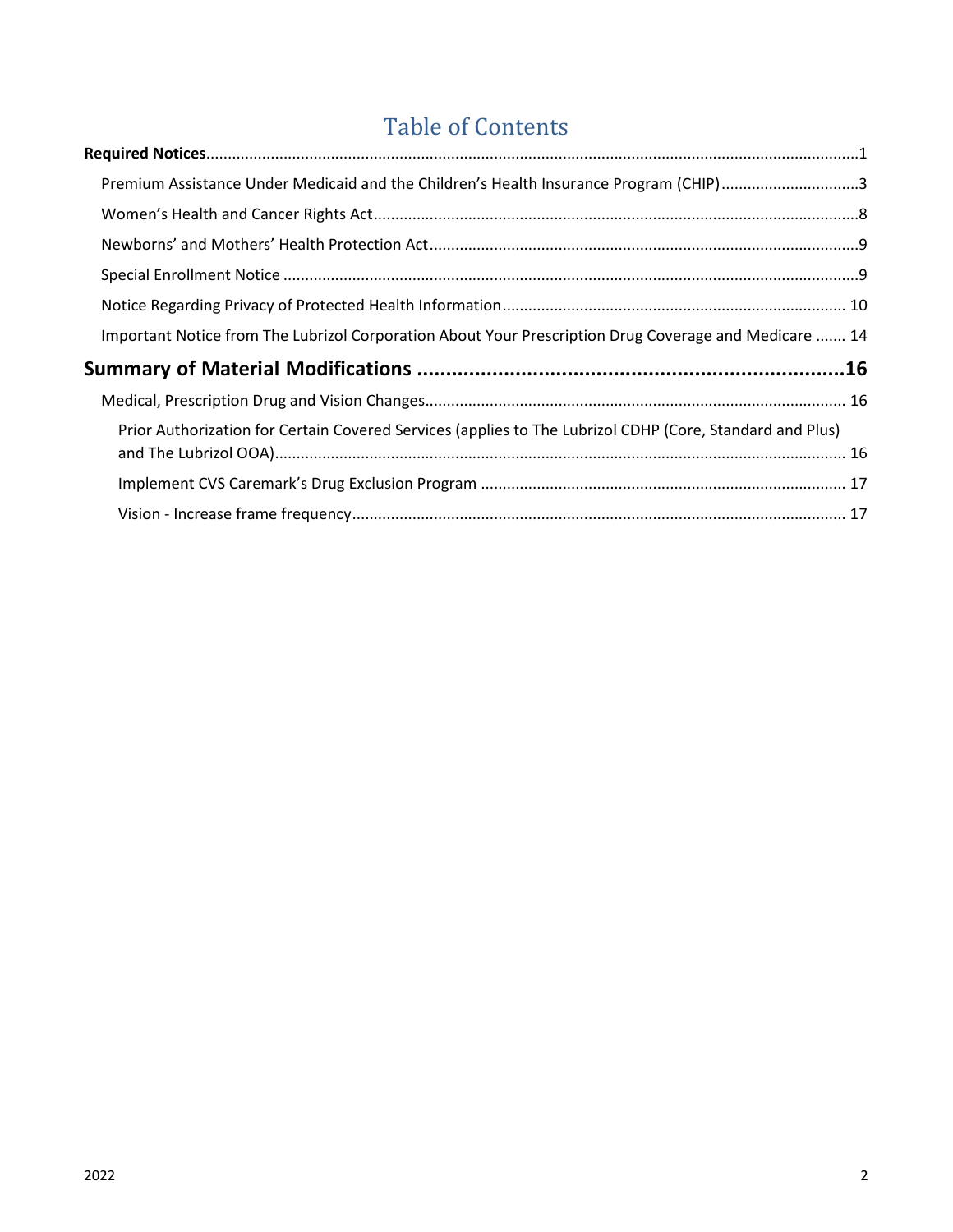# <span id="page-2-0"></span>**Premium Assistance Under Medicaid and the Children's Health Insurance Program (CHIP)**

If you or your children are eligible for Medicaid or CHIP and you're eligible for health coverage from your employer,your state may have a premium assistance program that can help pay for coverage, using funds from their Medicaid orCHIP programs. If you or your children aren't eligible for Medicaid or CHIP, you won't be eligible for these premium assistance programs, but you may be able to buy individual insurance coverage through the Health InsuranceMarketplace. For more information, visit [www.healthcare.gov.](http://www.healthcare.gov/)If you or your dependents are already enrolled in Medicaid or CHIP and you live in a State listed below, contact yourState Medicaid or CHIP office to find out if premium assistance is available.

If you or your dependents are NOT currently enrolled in Medicaid or CHIP, and you think you or any of your dependents might be eligible for either of these programs, contact your State Medicaid or CHIP office or dial **1-877- KIDS NOW** or **[www.insurekidsnow.gov](http://www.insurekidsnow.gov/)** to find out how to apply. If you qualify, ask your state if it has a programthat might help you pay the premiums for an employer-sponsored plan.

If you or your dependents are eligible for premium assistance under Medicaid or CHIP, as well as eligible under youremployer plan, your employer must allow you to enroll in your employer plan if you aren't already enrolled. This is called a "special enrollment" opportunity, and **you must request coverage within 60 days of being determined eligible for premium assistance**. If you have questions about enrolling in your employer plan, contact the Department of Labor at **[www.askebsa.dol.gov](http://www.askebsa.dol.gov/)** or call **1-866-444-EBSA (3272)**.

**If you live in one of the following states, you may be eligible for assistance paying your employer health plan premiums. The following list of states is current as of July 31, 2021. Contact your State for more information on eligibility.**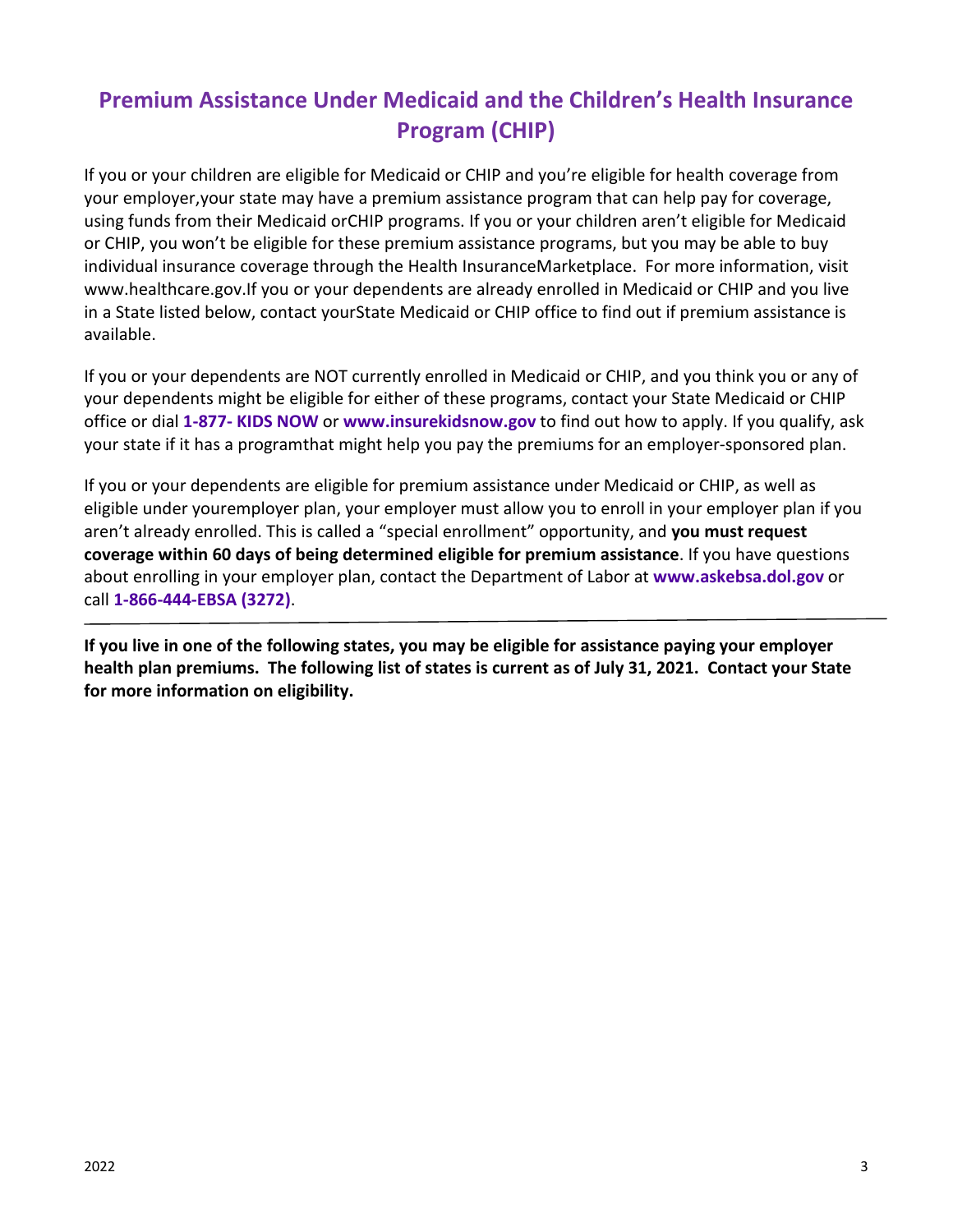| <b>ALABAMA - Medicaid</b>                   | <b>CALIFORNIA - Medicaid</b>                                     |  |  |
|---------------------------------------------|------------------------------------------------------------------|--|--|
| Website:                                    | Website:                                                         |  |  |
| http://myalhipp.com/                        | Health Insurance Premium Payment                                 |  |  |
| Phone: 1-855-692-5447                       | (HIPP) Program                                                   |  |  |
|                                             | http://dhcs.ca.gov/hipp                                          |  |  |
|                                             | Phone: 916-445-8322                                              |  |  |
|                                             | Email: hipp@dhcs.ca.gov                                          |  |  |
| <b>ALASKA - Medicaid</b>                    | <b>COLORADO - Health First Colorado (Colorado's</b>              |  |  |
|                                             | <b>Medicaid Program) &amp; Child Health Plan Plus</b>            |  |  |
|                                             | (CHP+)                                                           |  |  |
| The AK Health Insurance Premium Payment     | Health First Colorado Website:                                   |  |  |
| ProgramWebsite: http://myakhipp.com/        | https://www.healthfirstcolorado.com/                             |  |  |
| Phone: 1-866-251-4861                       | <b>Health First Colorado Member</b>                              |  |  |
| Email: CustomerService@MyAKHIPP.com         | Contact Center: 1-800-221-3943/                                  |  |  |
| Medicaid Eligibility:                       | State Relay 711                                                  |  |  |
| http://dhss.alaska.gov/dpa/Pages/medicaid/d | CHP+:                                                            |  |  |
| efault.aspx                                 | https://www.colorado.gov/pacific/hcpf/child-<br>health-plan-plus |  |  |
|                                             | CHP+ Customer Service: 1-800-359-1991/                           |  |  |
|                                             | State Relay 711 Health Insurance Buy-In                          |  |  |
|                                             | Program (HIBI):                                                  |  |  |
|                                             | https://www.colorado.gov/pacific/hcpf/heal                       |  |  |
|                                             | th-insurance-buy- program                                        |  |  |
|                                             | HIBI Customer Service: 1-855-692-6442                            |  |  |
| <b>ARKANSAS - Medicaid</b>                  | <b>FLORIDA - Medicaid</b>                                        |  |  |
| Website: http://myarhipp.com/               | Website:                                                         |  |  |
| Phone: 1-855-MyARHIPP (855-692-7447)        | https://www.flmedicaidtplrecovery.com/flmedicaid                 |  |  |
|                                             | tplrecovery.com/hipp/index.html                                  |  |  |
|                                             | Phone: 1-877-357-3268                                            |  |  |
| <b>GEORGIA - Medicaid</b>                   | <b>MASSACHUSETTS - Medicaid and CHIP</b>                         |  |  |
| Website:                                    | Website: https://www.mass.gov/info-                              |  |  |
| https://medicaid.georgia.gov/health-        | details/masshealth-premium-assistance-                           |  |  |
| insurance-premium-payment-program-          | pa                                                               |  |  |
| hipp                                        |                                                                  |  |  |
| Phone: 678-564-1162 ext 2131                | Phone: 1-800-862-4840                                            |  |  |
| <b>INDIANA - Medicaid</b>                   | <b>MINNESOTA - Medicaid</b>                                      |  |  |
| Healthy Indiana Plan for low-income         | Website:                                                         |  |  |
| adults 19-64 Website:                       | https://mn.gov/dhs/people-we-                                    |  |  |
| http://www.in.gov/fssa/hip/                 | serve/children-and-families/health-                              |  |  |
| Phone: 1-877-438-4479                       | care/health-care-programs/programs-and-                          |  |  |
| All other Medicaid                          | services/other-insurance.jsp                                     |  |  |
| Website:                                    | Phone: 1-800-657-3739                                            |  |  |
| https://www.in.gov/medicai                  |                                                                  |  |  |
| d/Phone 1-800-457-4584                      |                                                                  |  |  |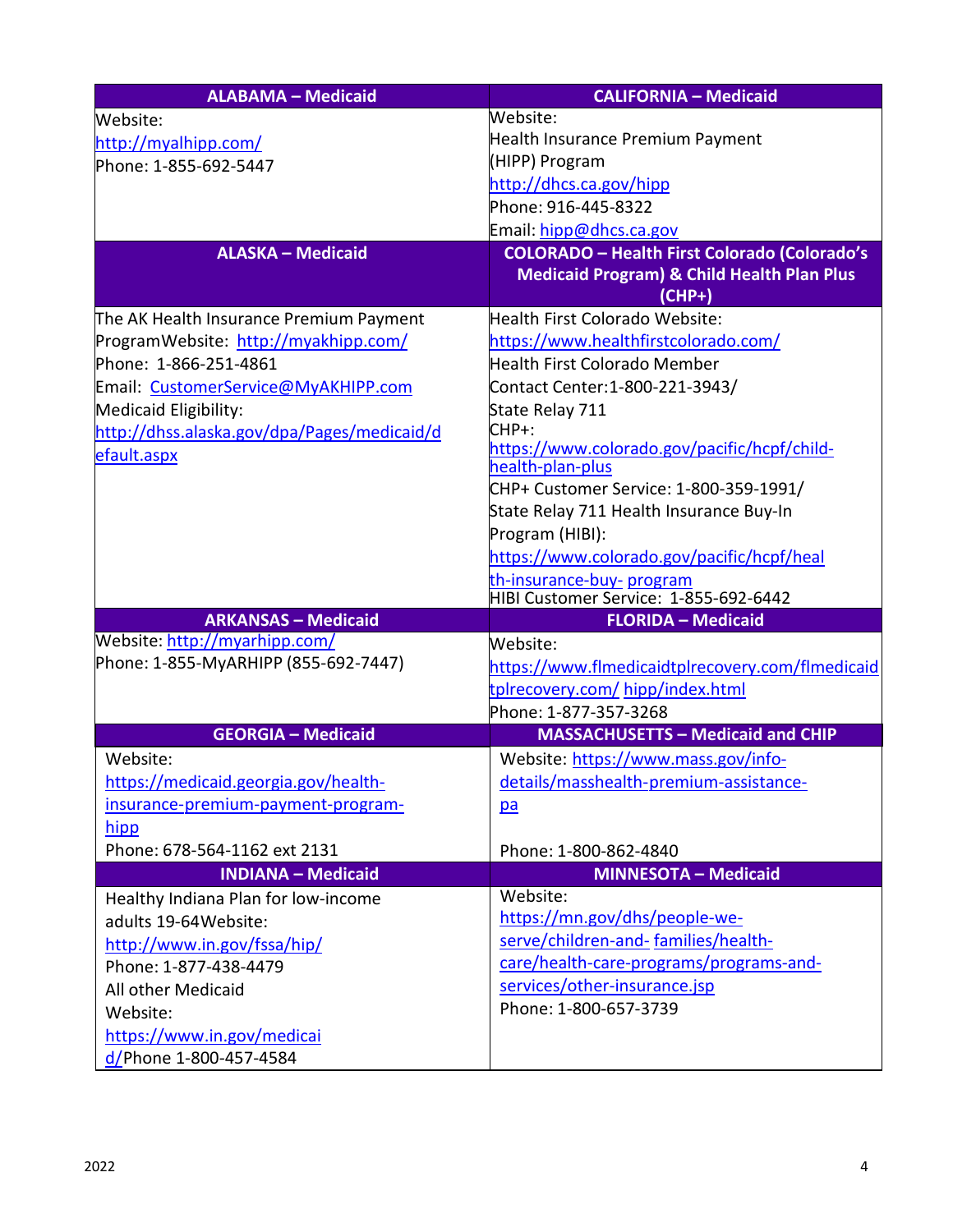| <b>IOWA-Medicaid and CHIP (Hawki)</b>                                                                                                                                                                                                                                                                                                                                            | <b>MISSOURI - Medicaid</b>                                                                                                                    |
|----------------------------------------------------------------------------------------------------------------------------------------------------------------------------------------------------------------------------------------------------------------------------------------------------------------------------------------------------------------------------------|-----------------------------------------------------------------------------------------------------------------------------------------------|
| <b>Medicaid Website:</b><br>https://dhs.iowa.gov/ime/membersMedicaid<br>Phone: 1-800-338-8366 Hawki Website:<br>http://dhs.iowa.gov/Hawki<br>Hawki Phone: 1-800-257-8563<br>HIPP Website:<br>https://dhs.iowa.gov/ime/members/medicaid<br>-a-to-z/hipp<br>HIPP Phone: 1-888-346-9562<br><b>KANSAS - Medicaid</b><br>Website: https://www.kancare.ks.gov/Phone:<br>1-800-792-4884 | Website:<br>http://www.dss.mo.gov/mhd/participants/pa<br>ges/hipp.htm Phone: 573-751-2005<br><b>MONTANA - Medicaid</b><br>Website:            |
|                                                                                                                                                                                                                                                                                                                                                                                  | http://dphhs.mt.gov/MontanaHealthcareProg<br>rams/HIPP Phone: 1-800-694-3084                                                                  |
| <b>KENTUCKY - Medicaid</b>                                                                                                                                                                                                                                                                                                                                                       | <b>NEBRASKA - Medicaid</b>                                                                                                                    |
| Kentucky Integrated Health Insurance<br>Premium Payment Program (KI-HIPP)<br>Website:<br>https://chfs.ky.gov/agencies/dms/member/Pa<br>ges/kihipp.aspx Phone: 1-855-459-6328<br>Email: KIHIPP.PROGRAM@ky.gov<br><b>KCHIP Website:</b><br>https://kidshealth.ky.gov/Pages/index.aspx<br>Phone: 1-877-524-4718<br>Kentucky Medicaid Website:<br>https://chfs.ky.gov                | Website:<br>http://www.ACCESSNebraska.ne.govPhone:<br>1-855-632-7633<br>Lincoln: 402-473-7000<br>Omaha: 402-595-1178                          |
| <b>LOUISIANA - Medicaid</b>                                                                                                                                                                                                                                                                                                                                                      | <b>NEVADA - Medicaid</b>                                                                                                                      |
| Website: www.medicaid.la.gov or<br>www.ldh.la.gov/lahipp Phone: 1-888-342-<br>6207 (Medicaid hotline) or 1-855-618-5488<br>(LaHIPP)                                                                                                                                                                                                                                              | Medicaid Website: http://dhcfp.nv.gov<br>Medicaid Phone: 1-800-992-0900                                                                       |
| <b>MAINE - Medicaid</b>                                                                                                                                                                                                                                                                                                                                                          | <b>NEW HAMPSHIRE - Medicaid</b>                                                                                                               |
| <b>Enrollment Website:</b><br>https://www.maine.gov/dhhs/ofi/applications<br>-forms Phone: 1-800-442-6003<br>TTY: Maine relay 711                                                                                                                                                                                                                                                | Website:<br>https://www.dhhs.nh.gov/oii/hipp.htm<br>Phone: 603-271-5218<br>Toll free number for the HIPP program: 1-800-<br>852-3345, ext5218 |
| Private Health Insurance Premium Webpage:<br>https://www.maine.gov/dhhs/ofi/applications<br>-forms Phone: -800-977-6740.<br>TTY: Maine relay 711                                                                                                                                                                                                                                 |                                                                                                                                               |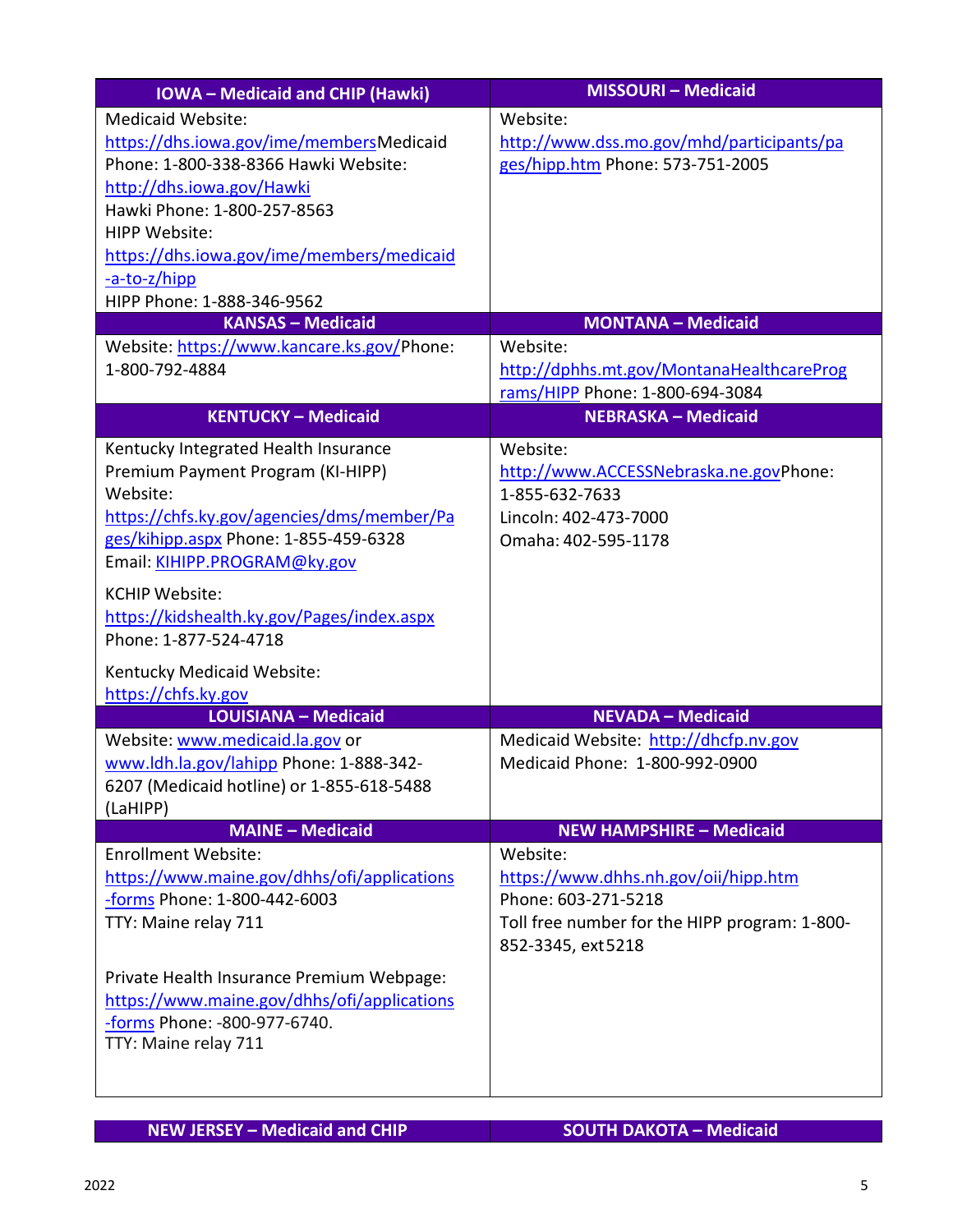| Medicaid Website:                                                               | Website: http://dss.sd.govPhone: 1-888-828- |
|---------------------------------------------------------------------------------|---------------------------------------------|
| http://www.state.nj.us/humanservices/                                           | 0059                                        |
| dmahs/clients/medicaid/                                                         |                                             |
| Medicaid Phone: 609-631-2392                                                    |                                             |
| CHIP Website:                                                                   |                                             |
| http://www.njfamilycare.org/index.htmlCHIP                                      |                                             |
| Phone: 1-800-701-0710                                                           |                                             |
| <b>NEW YORK - Medicaid</b>                                                      | <b>TEXAS - Medicaid</b>                     |
| Website:                                                                        | Website: http://gethipptexas.com/Phone: 1-  |
| https://www.health.ny.gov/health care/medica                                    | 800-440-0493                                |
| id/Phone: 1-800-541-2831                                                        |                                             |
| <b>NORTH CAROLINA - Medicaid</b>                                                | <b>UTAH - Medicaid and CHIP</b>             |
| Website: https://medicaid.ncdhhs.gov/Phone:                                     | Medicaid Website:                           |
| 919-855-4100                                                                    | https://medicaid.utah.gov/CHIP Website:     |
|                                                                                 | http://health.utah.gov/chip Phone: 1-877-   |
|                                                                                 | 543-7669                                    |
| <b>NORTH DAKOTA - Medicaid</b>                                                  | <b>VERMONT - Medicaid</b>                   |
| Website:                                                                        | Website:                                    |
| http://www.nd.gov/dhs/services/medicalserv/                                     | http://www.greenmountaincare.org/Phone:     |
| medicaid/ Phone: 1-844-854-4825                                                 | 1-800-250-8427                              |
| <b>OKLAHOMA - Medicaid and CHIP</b>                                             | <b>VIRGINIA - Medicaid and CHIP</b>         |
|                                                                                 |                                             |
| Website: http://www.insureoklahoma.org                                          | Website: https://www.coverva.org/en/famis-  |
| Phone: 1-888-365-3742                                                           | select                                      |
|                                                                                 | https://www.coverva.org/en/hipp             |
|                                                                                 | Medicaid Phone: 1-800-432-5924              |
|                                                                                 | CHIP Phone: 1-800-432-5924                  |
| <b>OREGON - Medicaid</b>                                                        | <b>WASHINGTON - Medicaid</b>                |
| Website:                                                                        | Website: https://www.hca.wa.gov/Phone: 1-   |
| http://healthcare.oregon.gov/Pages/index.aspx                                   | 800-562-3022                                |
| http://www.oregonhealthcare.gov/index-                                          |                                             |
| es.html Phone: 1-800-699-9075                                                   |                                             |
| <b>PENNSYLVANIA - Medicaid</b>                                                  | <b>WEST VIRGINIA - Medicaid</b>             |
| Website:                                                                        | Website: http://mywvhipp.com/               |
|                                                                                 | Toll-free phone: 1-855-MyWVHIPP (1-855-     |
| https://www.dhs.pa.gov/providers/Providers/P<br>ages/Medical/HI PP-Program.aspx | 699-8447)                                   |
| Phone: 1-800-692-7462                                                           |                                             |
| <b>RHODE ISLAND - Medicaid and CHIP</b>                                         | <b>WISCONSIN - Medicaid and CHIP</b>        |
|                                                                                 | Website:                                    |
| Website: http://www.eohhs.ri.gov/ Phone: 1-<br>855-697-4347, or 401-462-0311    | https://www.dhs.wisconsin.gov/badgercarepl  |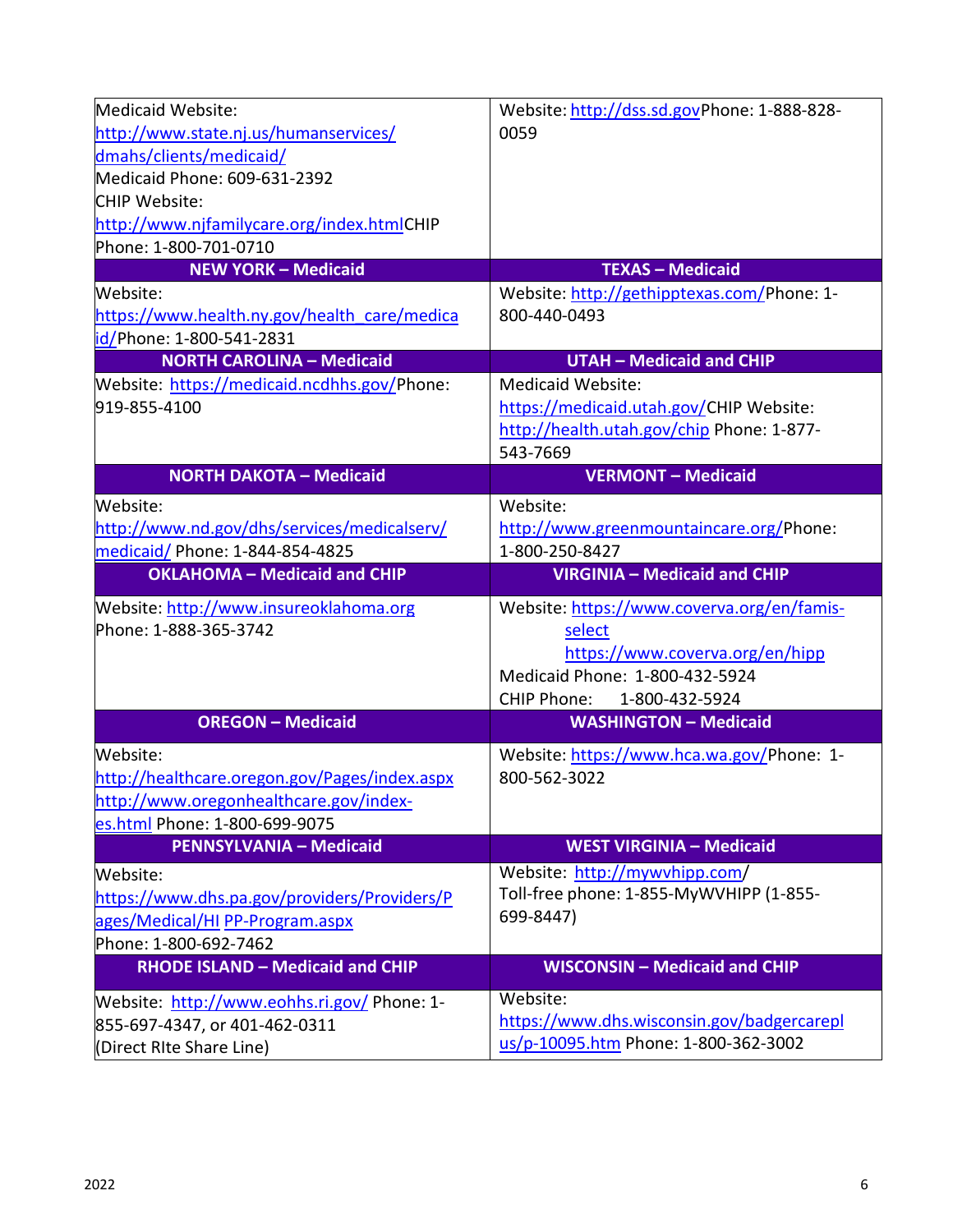| <b>SOUTH CAROLINA - Medicaid</b>         | WYOMING - Medicaid                           |  |
|------------------------------------------|----------------------------------------------|--|
| Website: https://www.scdhhs.govPhone: 1- | Website:                                     |  |
| 888-549-0820                             | https://health.wyo.gov/healthcarefin/medicai |  |
|                                          | d/programs-and-eligibility/                  |  |
|                                          | Phone: 1-800-251-1269                        |  |

To see if any other states have added a premium assistance program since July 31, 2021, or for more information onspecial enrollment rights, contact either:

| U.S. Department of Labor                                                       | U.S. Department of Health and             |
|--------------------------------------------------------------------------------|-------------------------------------------|
| Human ServicesEmployee Benefits Security Administration Centers for Medicare & |                                           |
| Medicaid Services www.dol.gov/agencies/ebsa                                    | www.cms.hhs.gov                           |
| 1-866-444-EBSA (3272)                                                          | 1-877-267-2323, Menu Option 4, Ext. 61565 |

#### **Paperwork Reduction Act Statement**

According to the Paperwork Reduction Act of 1995 (Pub. L. 104-13) (PRA), no persons are required to respond to a collection ofinformation unless such collection displays a valid Office of Management and Budget (OMB) control number. The Department notes that a Federal agency cannot conduct or sponsor a collection of information unless it is approved by OMB under the PRA, and displays a currently valid OMB control number, and the public is not required to respond to a collection of information unless it displays a currently valid OMB control number. See 44 U.S.C. 3507. Also, notwithstanding any other provisions of law, no person shall be subject to penalty for failing to comply with a collection of information if the collection of information does not display a currently valid OMB control number. See 44 U.S.C. 3512.

The public reporting burden for this collection of information is estimated to average approximately seven minutes per respondent. Interested parties are encouraged to send comments regarding the burden estimate or any other aspect of this collection of information, including suggestions for reducing this burden, to the U.S. Department of Labor, Employee BenefitsSecurity Administration, Office of Policy and Research, Attention: PRA Clearance Officer, 200 Constitution Avenue, N.W., Room N-5718, Washington, DC 20210 or email [ebsa.opr@dol.gov](mailto:ebsa.opr@dol.gov) and reference the OMB Control Number 1210-0137.

OMB Control Number 1210-0137 (expires 1/31/2023)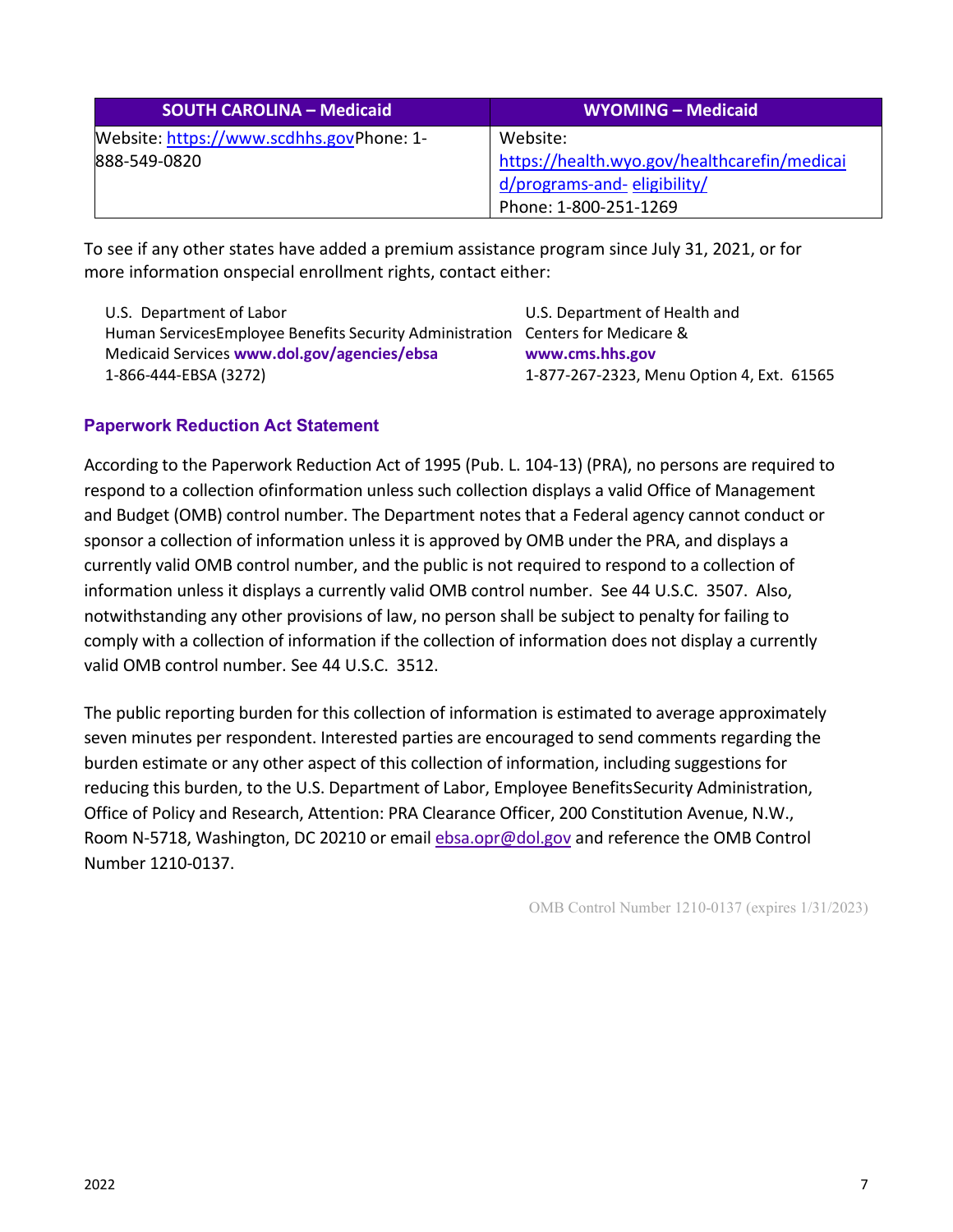## **(Lubrizol CDHPs: Core, Standard, Plus; The Lubrizol OOA)**

## **Women's Health and Cancer Rights Act**

<span id="page-7-0"></span>If you have had or are going to have a mastectomy, you may be entitled to certain benefits under the Women's Health and Cancer Rights Act of 1998 (WHCRA). For individuals receiving mastectomy-related benefits, coverage will be provided in a manner determined in consultation with the attending physician and the patient, for:

- All stages of reconstruction of the breast on which the mastectomy was performed;
- Surgery and reconstruction of the other breast to produce a symmetrical appearance;
- Prostheses; and
- Treatment of physical complications of the mastectomy, including lymphedema.

These benefits will be provided subject to the same deductibles and coinsurance applicable to other medical and surgical benefits provided under this plan. Therefore, the following deductibles and coinsurance apply:

| <b>COMPARE YOUR MEDICAL AND PRESCRIPTION DRUG BENEFITS</b> |                                    |                                    |                                    |                                    |
|------------------------------------------------------------|------------------------------------|------------------------------------|------------------------------------|------------------------------------|
| <b>FEATURE</b>                                             | Core                               | <b>Standard</b>                    | <b>Plus</b>                        | Lubrizol OOA <sup>3</sup>          |
|                                                            | Individual . 2-person . Family     | Individual . 2-person . Family     | Individual . 2-person . Family     | Individual . 2-person . Family     |
| <b>Annual</b><br>Deductible <sup>1</sup>                   | $$4,250 \cdot $6,375 \cdot $8,500$ | $$3,250 \cdot $4.875 \cdot $6,500$ | $$2,250 \cdot $3,375 \cdot $4,500$ | $$3,250 \cdot $4,875 \cdot $6,500$ |
|                                                            | <b>You Pay</b>                     | <b>You Pay</b>                     | <b>You Pay</b>                     | <b>You Pay</b>                     |
| Medical<br><b>Coinsurance</b><br>Network<br>Non-network    | 20%<br>40%                         | 20%<br>40%                         | 20%<br>40%                         | 20%<br>20%                         |

For more information about WHCRA required coverage, please call UnitedHealthcare at 1-877-706-1735.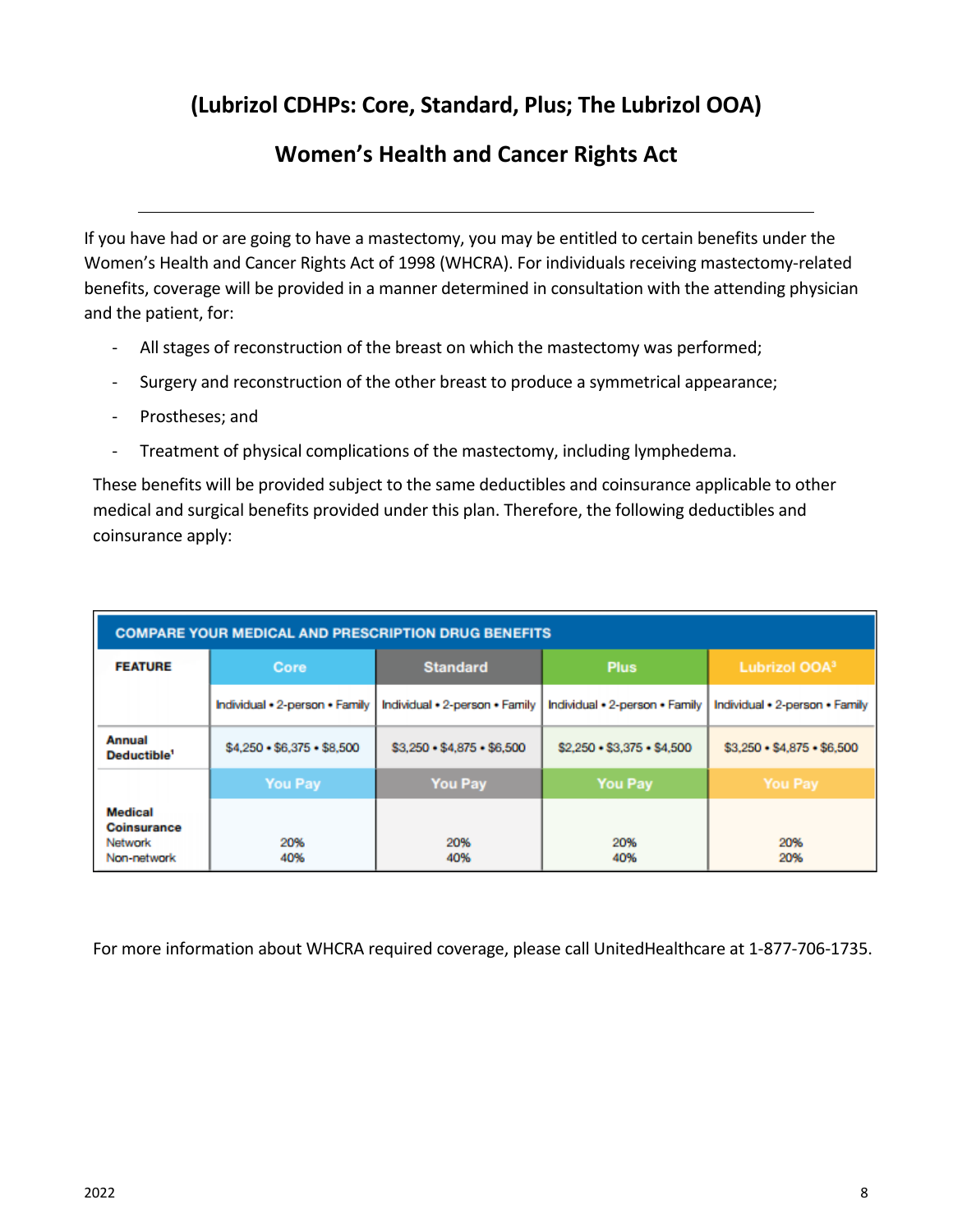## **(Lubrizol CDHPs: Core, Standard, Plus; The Lubrizol OOA)**

## **Newborns' and Mothers' Health Protection Act**

<span id="page-8-0"></span>Your health plan, as required by the Newborns' and Mothers' Health Protection Act of 1996, provides benefits for a hospital length of stay in connection with childbirth for the mother or newborn child of no less than 48 hours following vaginal delivery, or no less than 96 hours following a delivery by cesarean section. The plan may pay for a shorter stay if the attending physician or other provider, after consultation with the mother, discharges the mother or newborn earlier. The plan does not require that a physician or other health care provider obtain authorization for prescribing a length of stay of up to 48 hours (or 96 hours). For more information, please call UnitedHealthcare at 1-877-706-1735.

# **(Lubrizol group health plans/HIPAA)**

# **Special Enrollment Notice**

<span id="page-8-1"></span>If you are declining enrollment for yourself or your dependents (including your spouse) because of other health insurance or group health plan coverage, you may be able to enroll yourself and your dependents in this plan if you or your dependents lose eligibility for that other coverage (or if the employer stops contributing toward your or your dependents' other coverage). However, you must request enrollment within 30 days after your or your dependents' other coverage ends (or after the employer stops contributing toward the other coverage).

In addition, if you have a new dependent as a result of marriage, birth, adoption, or placement for adoption, you may be able to enroll yourself and your dependents. However, you must request enrollment within 30 days (60 days for a newborn) after the marriage, birth, adoption, or placement for adoption.

To request special enrollment or for more information, contact the Lubrizol Benefits Center at 1-844-747- 1641.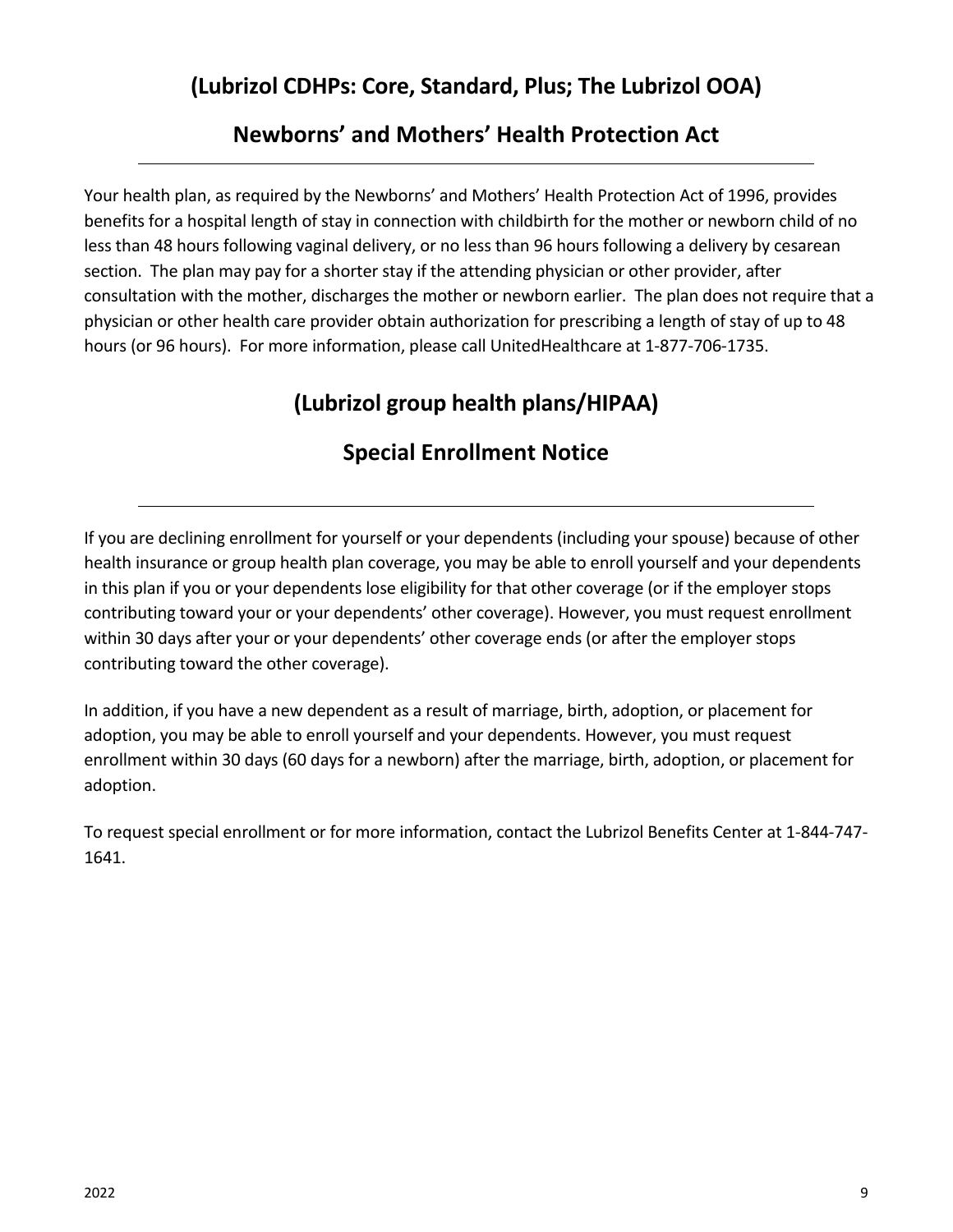## **Notice Regarding Privacy of Protected Health Information**

#### <span id="page-9-0"></span>THIS NOTICE DESCRIBES HOW MEDICAL INFORMATION ABOUT YOU MAY BE USED AND DISCLOSED AND HOW YOU CAN GET ACCESS TO THIS INFORMATION. PLEASE REVIEW IT CAREFULLY.

Federal regulations under the Health Insurance Portability and Accountability Act (HIPAA) require that the plan provide you with this Notice Regarding Privacy of Protected Health Information. This notice describes (1) how the plan may use and disclose your protected health information, (2) your rights to access and control your protected health information and (3) the plan's duties and contact information.

### **Protected Health Information**

"Protected health information" is health information created or received by the plan that contains information that may be used to identify you, such as your name or address. It includes written or verbal health information that relates to your past, present or future physical or mental health; the provision of health care to you; and your past, present or future payment for health care.

## **The Use and Disclosure of Protected Health Information in Payment and Health Care Operations**

Your protected health information may be used and disclosed by the plan in the course of providing payment for treatment and conducting medical, prescription, vision and dental claims operations. Any disclosures may be made in writing, electronically, by facsimile, or orally. The plan may also use or disclose your protected health information in other circumstances if you authorize the use or disclosure, or if state law or the HIPAA privacy regulations authorize the use or disclosure.

**Treatment.** The plan may use or disclose your protected health information in connection with your treatment, which includes the provision, coordination or management of health care and related services. For example, the plan may disclose information to a treating specialist the name of your regular doctor so that the specialist may request the transfer of your test results from your doctor.

**Payment.** The plan may use or disclose your protected health information to provide payment to you or your health care providers for services rendered to you by your health care providers. These uses or disclosures may include disclosures to your health care provider or to another group health care plan or insurer to obtain the information needed to process your claim for benefits.

**Operations.** The plan may use or disclose your protected health information when needed for the plan's medical, prescription, and dental claims operations for the purposes of management and administration of the plan. For example, the plan may use your information for claims operations including: utilization management; disease management program activities; administration of the plan's subrogation provisions; coordination of benefits; claims management; reviewing provider performance and plan performance; activities relating to the creation, renewal or replacement of a contract of health insurance or health benefits; conducting or arranging for medical review, legal services, actuarial services and auditing functions, including fraud and abuse detection and compliance programs; business planning and development; systems maintenance; and management activities.

**Other Uses and Disclosures.** The plan may also use or disclose your protected health information to provide appointment reminders; to describe or recommend treatment alternatives or to provide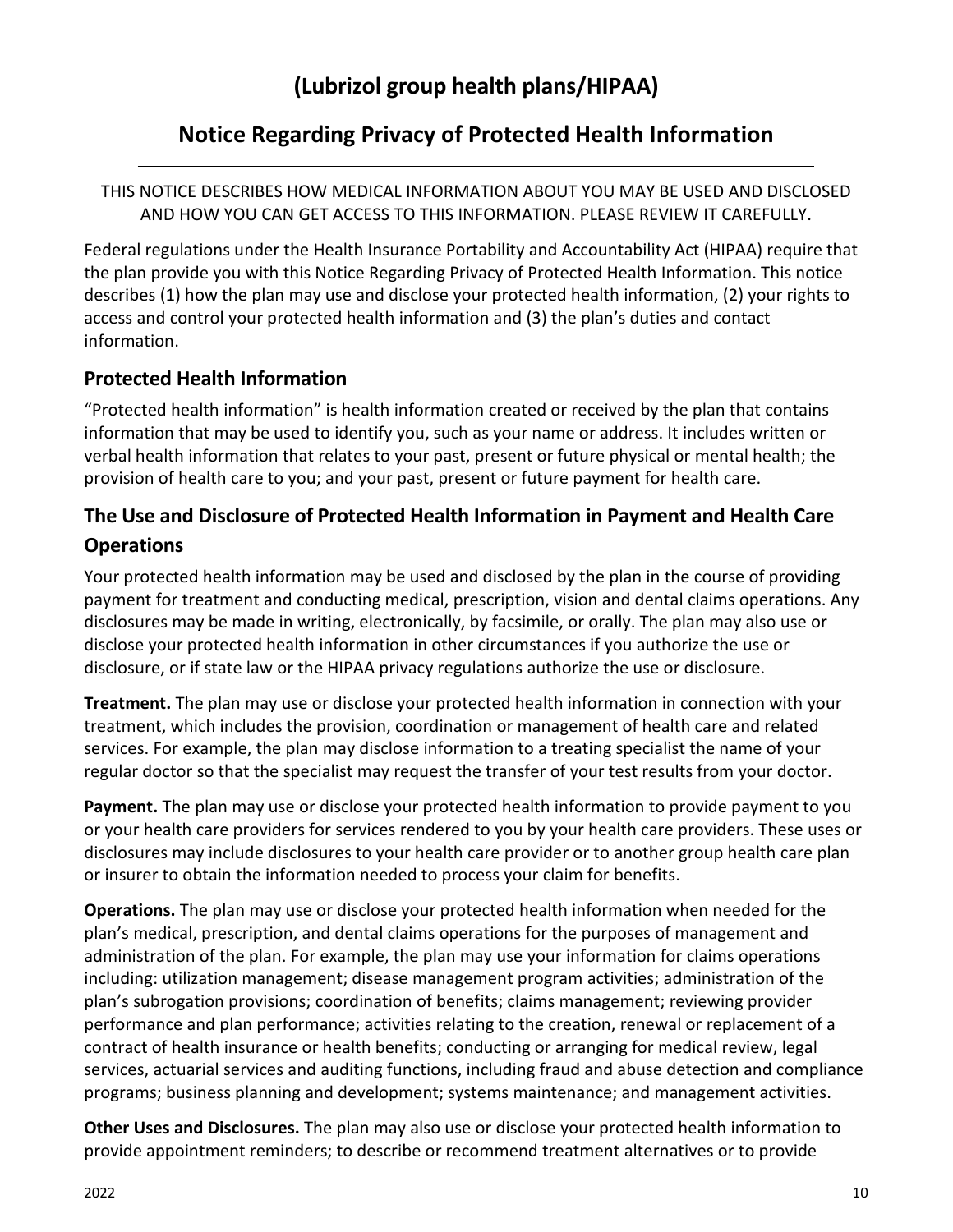information about other health-related benefits and services that may be of interest to you.

The plan may use or disclose protected health information for underwriting purposes as permitted by law, but the plan cannot use or disclose your genetic information for that purpose. Underwriting purposes include eligibility rules or determinations, including eligibility for enrollment or continued enrollment and for benefits under the plan; calculating premium or contribution amounts under the plan; applying pre-existing condition exclusions, if any; or activities related to creating, renewing or replacing any health insurance contract or health benefits. The plan may also disclose protected health information to The Lubrizol Corporation, the sponsor of the plan. Any disclosure to The Lubrizol Corporation will be in accordance with the HIPAA privacy regulations.

## **Additional Uses and Disclosures Permitted without Authorization or an Opportunity to Object**

In addition to payment and health care operations, the plan may use or disclose your protected health information without your permission or authorization in certain circumstances, including:

**When Legally Required.** The plan will comply with any federal, state or local law that requires it to disclose your protected health information.

**For Judicial and Administrative Proceedings.** The plan may disclose your protected health information for any judicial or administrative proceeding if the disclosure is expressly authorized by an order of a court or administrative tribunal as expressly authorized by the order or a signed authorization is provided.

**For Workers' Compensation.** The plan may disclose your protected health information to comply with workers' compensation laws or similar Programs.

### **Uses and Disclosures Permitted with an Opportunity to Object**

Subject to your objection, the plan may disclose your protected health information to a family member or close personal friend if the disclosure is directly relevant to the person's involvement in your care or payment related to your care. The plan will inform you orally or in writing of these uses and disclosures of your protected health information as well as provide you with an opportunity to object in advance. Your agreement or objection to the uses and disclosures can be oral or in writing. If you do not respond to these disclosures, the plan is able to infer from the circumstances that you do not object, or the plan determines that it is in your best interests for the plan to disclose information that is directly relevant to the person's involvement with your care, then the plan may disclose your protected health information. If you are incapacitated or in an emergency situation, the plan may determine if the disclosure is in your best interests and, if that determination is made, may only disclose information directly relevant to your health care.

### **Uses and Disclosures Authorized by You**

Other than the circumstances described above, the plan will not disclose your health information unless you provide written authorization. In particular the plan will not, without your authorization, use or disclose your health information that consists of psychotherapy notes, except to defend itself in a legal action or other proceeding brought by you or as otherwise permitted by law. The plan must also obtain your authorization to use or disclose your information for most marketing purposes or to sell your information. You may revoke your authorization in writing at any time except to the extent that the plan has taken action in reliance upon the authorization.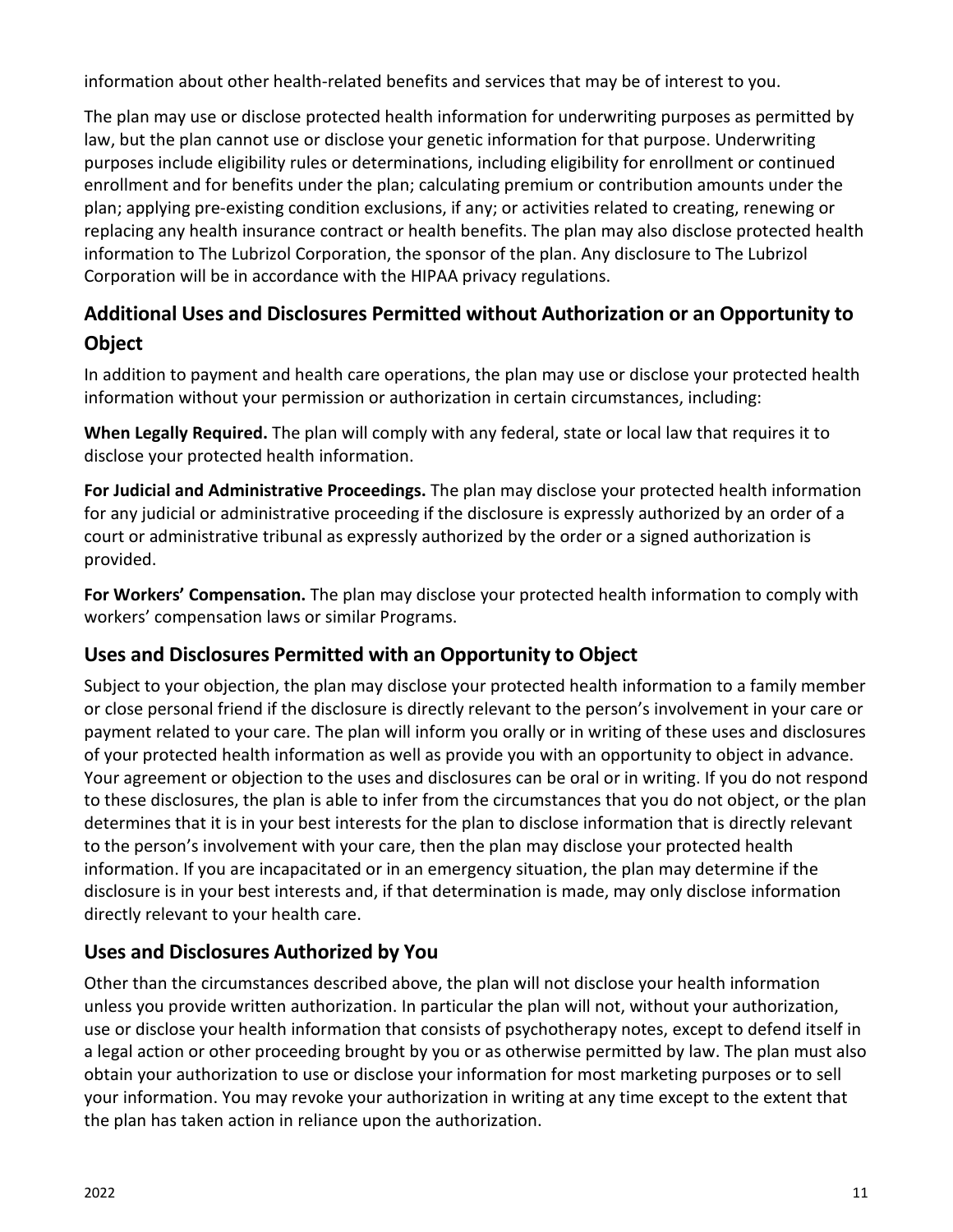### **Your Rights**

You have certain rights regarding your protected health information under the HIPAA privacy regulations. These rights include:

**The right to inspect and copy your protected health information.** For as long as the plan holds your protected health information, you may inspect and obtain a copy of the information included in a designated record set. A "designated record set" contains enrollment, payment, claims adjudication and case or medical management records systems maintained by or for the plan, as well as any other records the plan uses to make decisions regarding health care benefits provided to you. The plan may deny your request to inspect or copy your protected health information if the plan determines that the access requested is likely to endanger your life or safety or that of another person, or that it is likely to cause substantial harm to another person referred to in the information. You have the right to request a review of this decision.

In addition, you may not inspect or copy certain records by law, including:

- 1) information compiled in reasonable anticipation of, or for use in, a civil, criminal, or administrative action or proceeding; and
- 2) protected health information that is subject to a law that prohibits access to protected health information.

You have the right to have a decision to deny access reviewed in some situations. You must submit a written request to the plan's Privacy Officer to inspect and copy your health information. The plan may charge you a fee for the costs of copying, mailing, or other costs incurred by the plan in complying with your request. Please contact the Privacy Officer at the number given at the end of this notice if you have any questions about access to your medical information.

**The right to request a restriction on uses and disclosures of your protected health information.** You may request that the plan not use or disclose specific sections of your protected health information for the purposes of payment or health care operations. Additionally, you may request that the plan not disclose your health information to family members or friends who may be involved in your care or for notification purposes described in this notice. In your request, you must specify the scope of restriction requested as well as the individuals for whom you want the restriction to apply. Your request should be directed to the Privacy Officer. The plan may choose to deny your request for a restriction, in which case the plan will notify you of its decision. Once the plan agrees to the requested restriction, the plan may not violate that restriction unless use or disclosure of the relevant information is needed to provide emergency treatment. The plan may terminate the agreement to a restriction in some cases.

**The right to request to receive confidential communications from the plan by alternative means or at an alternative location.** You have the right to request to receive communications of protected health information from the plan through alternative means or at an alternative location if you clearly state that the disclosure of all or part of that information could endanger you. The plan will make every effort to comply with reasonable requests. However, the plan may condition its compliance by asking you for information regarding the procurement of payment or specific information regarding an alternative address or other method of contact.

You are not required to provide an explanation for your request. Requests should be made in writing to the Privacy Officer.

**The right to request an amendment of your protected health information.** During the time that the plan holds your protected health information, you may request an amendment of your information in a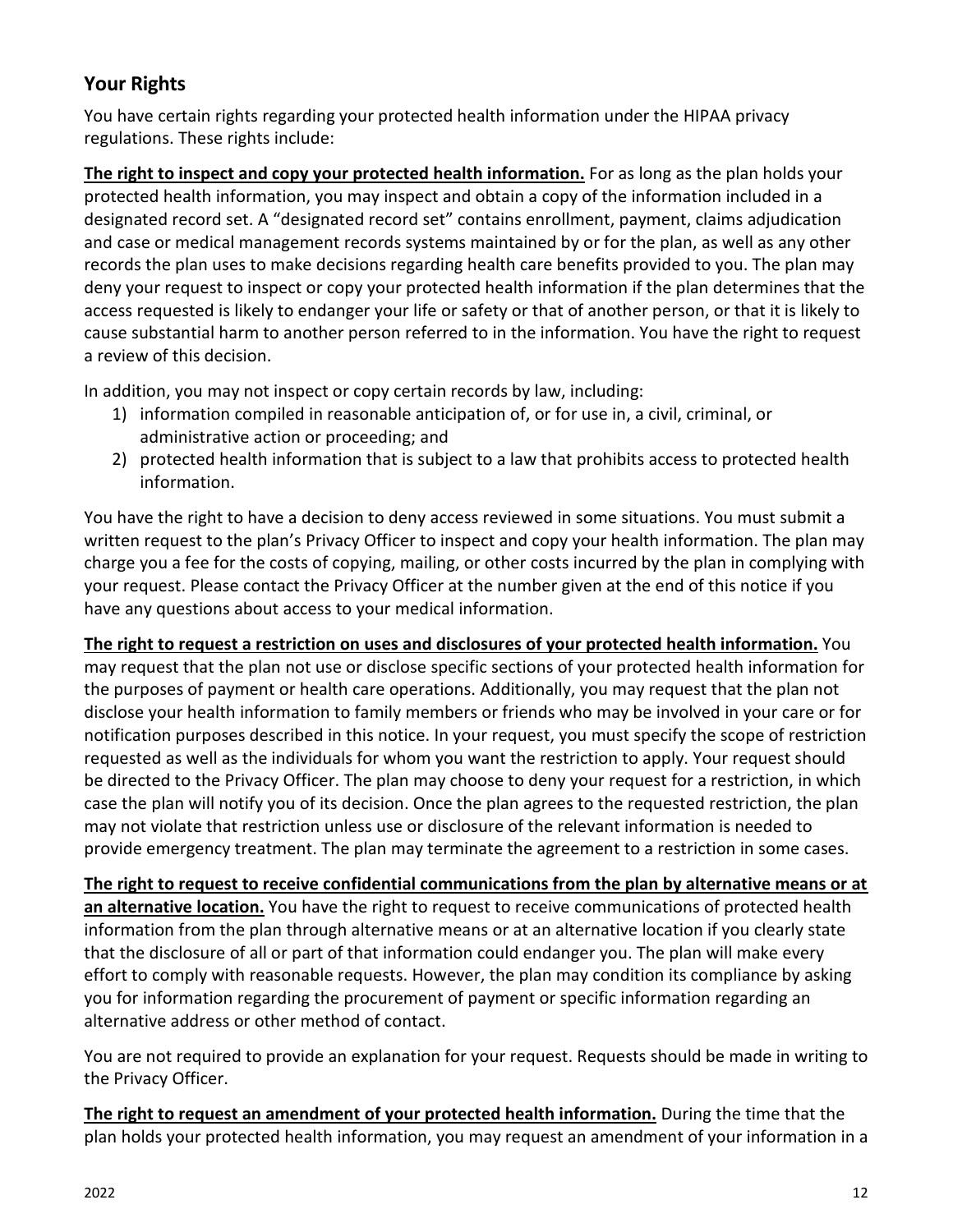designated record set. The plan may deny your request in some instances. However, should the plan deny your request for amendment, you have the right to file a statement of disagreement with the plan. In turn, the plan may develop a rebuttal to your statement. If it does so, the plan will provide you with a copy of the rebuttal. Requests for amendment must be submitted in writing to the Privacy Officer. Your written request must supply a reason to support the requested amendments.

**The right to request an accounting of certain disclosures.** You have the right to request an accounting of the plan's disclosures of your protected health information made for the purposes other than payment or health care operations as described in this notice. The plan is not required to account for disclosures (1) you requested, (2) you authorized by signing an authorization form, (3) to friends or family members involved in your care and (4) certain other disclosures the plan is permitted to make without your authorization. The request for an accounting must be made in writing to the Privacy Officer and should state the time period that you wish the accounting to include, up to a six-year period. The plan is not required to provide an accounting for disclosures that took place prior to April 14, 2003. The plan will not charge you for the first accounting you request in any 12-month period. Subsequent accountings may require a fee based on the plan's reasonable costs for compliance of the request.

**The right to receive a paper copy of this notice.** The plan will provide a separate paper copy of this notice upon request even if you have already been given a copy of it or have agreed to review it electronically.

### **The Plan's Duties**

The plan is required by law to ensure the privacy of your protected health information, to provide you with this notice of your rights and the plan's legal duties and privacy practices, and to notify you in the event of a breach of your unsecured protected health information. The plan must abide by the terms of this notice, as may be amended periodically. The plan reserves the right to change the terms of this notice and to make the new notice provisions effective for all protected health information that the plan collects and maintains. If the plan alters its notice, the plan will provide a copy of the revised notice through regular mail or in person.

### **Complaints**

If you believe that your privacy rights have been violated, you have the right to relay complaints to the plan and to the Secretary of the Department of Health and Human Services. You may provide complaints to the plan verbally or in writing. These complaints should be directed to the Privacy Officer. The plan encourages you to relay any concerns you may have regarding the privacy of your information. You will not be retaliated against in any way for filing a complaint.

### **Contact Person**

The Plan's contact person regarding the plan's duties and your rights under the HIPAA privacy regulations is the Privacy Officer. The Privacy Officer can provide information regarding issues related to this notice by request. Complaints to the plan should be directed to the Privacy Officer at the following address:

> HIPAA Privacy Officer The Lubrizol Corporation 29400 Lakeland Boulevard – 491A Wickliffe, OH 44092

The Privacy Officer can be contacted by telephone at 440-347-1757.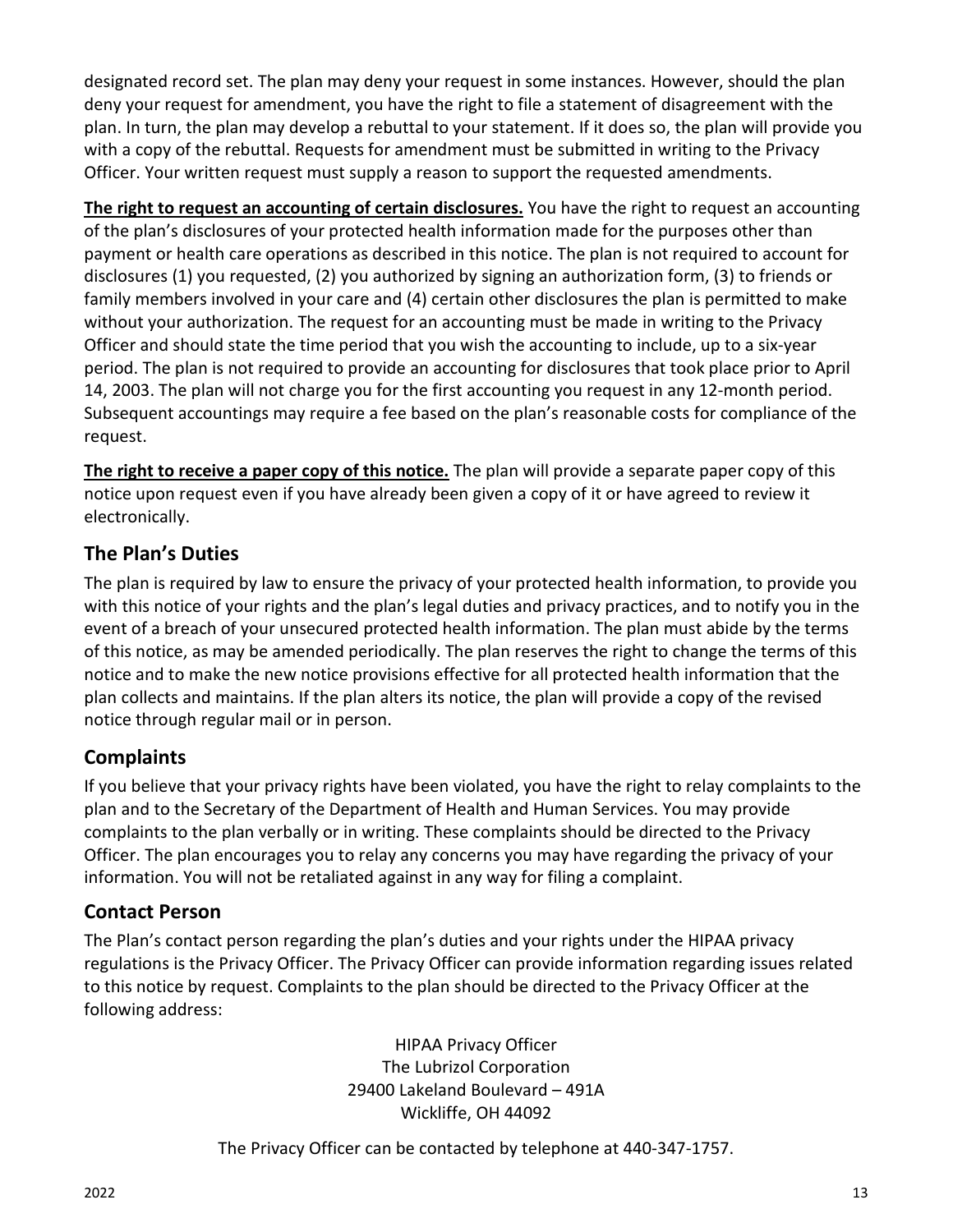## **Important Notice from The Lubrizol Corporation About Your Prescription Drug Coverage and Medicare**

### <span id="page-13-0"></span>**If you or your dependents have Medicare or will become eligible for Medicare in the next 12 months, a Federal law gives you more choices about your prescription drug coverage.**

If you or your family members are not currently covered by Medicare and won't become covered by Medicare in the next 12 months, this notice does not apply to you.

Please read this notice carefully. This notice has information about your current prescription drug coverage with The Lubrizol Corporation and about your options under Medicare's prescription drug coverage. This information can help you decide whether or not you want to join a Medicare drug plan. If you are considering joining, you should compare your current coverage, including which drugs are covered at what cost, with the coverage and costs of the plans offering Medicare prescription drug coverage in your area. Information about where you can get help to make decisions about your prescription drug coverage is at the end of this notice.

There are two important things you need to know about your current coverage and Medicare's prescription drug coverage:

- 1) Medicare prescription drug coverage became available in 2006 to everyone with Medicare. You can get this coverage if you join a Medicare Prescription Drug Plan or join a Medicare Advantage Plan (like an HMO or PPO) that offers prescription drug coverage. All Medicare drug plans provide at least a standard level of coverage set by Medicare. Some plans may also offer more coverage for a higher monthly premium.
- 2) The Lubrizol Corporation has determined that the prescription drug coverage offered by CVS Caremark is, on average for all plan participants, expected to pay out as much as standard Medicare prescription drug coverage pays and is therefore considered Creditable Coverage. Because your existing coverage is Creditable Coverage, you can keep this coverage and not pay a higher premium (a penalty) if you later decide to join a Medicare drug plan.

**When Can You Join A Medicare Drug Plan?** You can join a Medicare drug plan when you first become eligible for Medicare and each year from October 15th through December 7th. However, if you lose your current creditable prescription drug coverage through no fault of your own, you will also be eligible for a two (2) month Special Enrollment Period (SEP) to join a Medicare drug plan.

**What Happens To Your Current Coverage If You Decide to Join A Medicare Drug Plan?** If you or your dependent(s) decide to join a Medicare drug plan, your Lubrizol prescription drug plan will be affected. For those individuals who enroll in a Medicare Part D plan, coverage under the Lubrizol prescription drug plan will continue for the individual and all covered dependents and will coordinate with Medicare. See pages 7- 9 of the CMS Disclosure of Creditable Coverage To Medicare Part D Eligible Individuals Guidance (available at http://www.cms.hhs.gov/CreditableCoverage/), which outlines the prescription drug plan provisions/options that Medicare eligible individuals may have available to them when they become eligible for Medicare Part D.)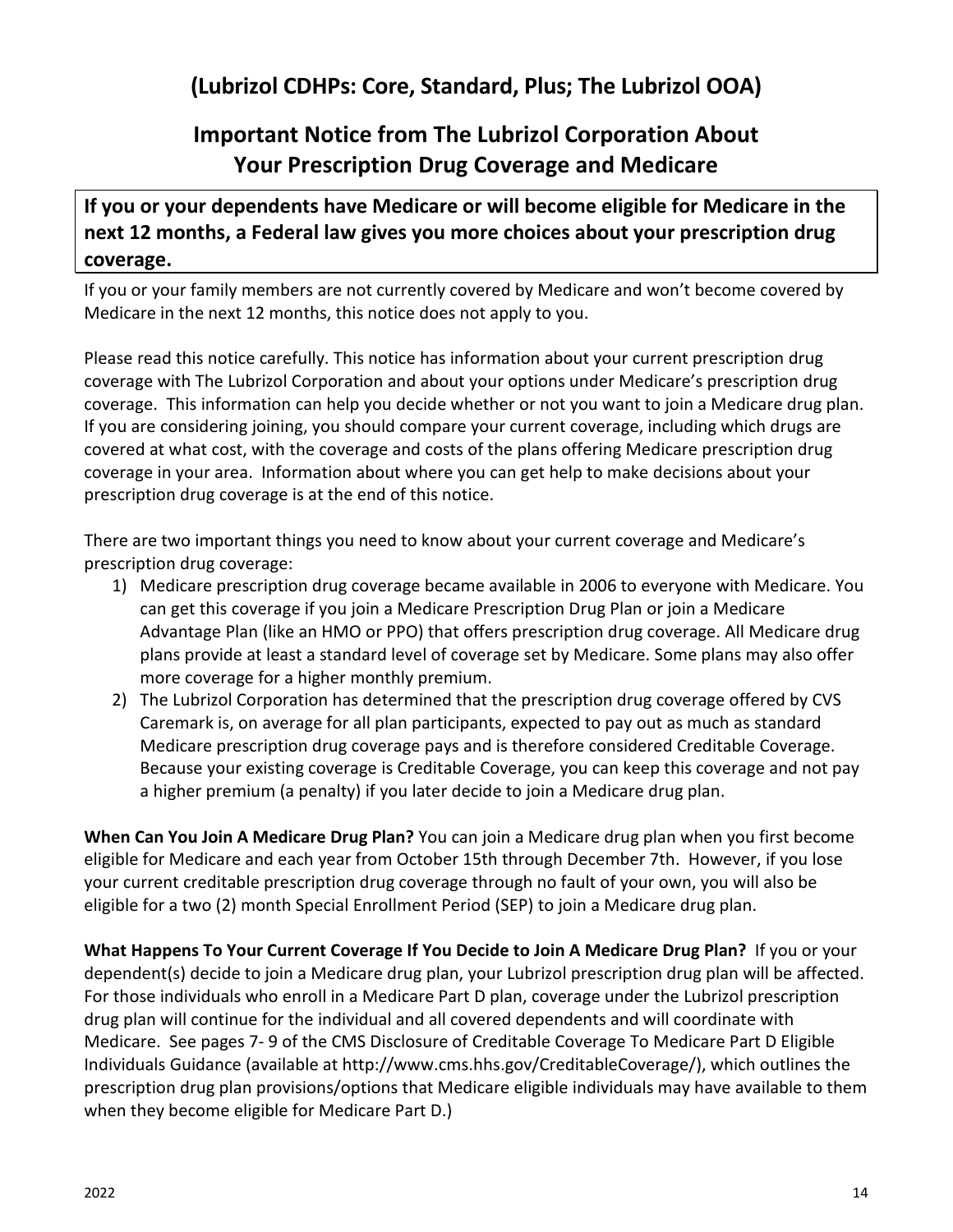#### **When Will You Pay A Higher Premium (Penalty) To Join A Medicare Drug Plan?**

You should also know that if you drop or lose your current coverage with The Lubrizol Corporation and don't join a Medicare drug plan within 63 continuous days after your current coverage ends, you may pay a higher premium (a penalty) to join a Medicare drug plan later.

If you go 63 continuous days or longer without creditable prescription drug coverage, your monthly premium may go up by at least 1% of the Medicare base beneficiary premium per month for every month that you did not have that coverage. For example, if you go nineteen months without creditable coverage, your premium may consistently be at least 19% higher than the Medicare base beneficiary premium. You may have to pay this higher premium (a penalty) as long as you have Medicare prescription drug coverage. In addition, you may have to wait until the following October to join.

#### **For More Information About This Notice or Your Current Prescription Drug Coverage**

Contact your local benefits representative for additional information or call the Lubrizol Benefits Center at 1-866-889-7948.

**NOTE:** You will get this notice each year. You will also get it before the next period you can join a Medicare drug plan, and if the coverage through The Lubrizol Corporation changes. You also may request a copy of this notice at any time.

#### **For More Information About Your Options Under Medicare Prescription Drug Coverage**

More detailed information about Medicare plans that offer prescription drug coverage is in the "Medicare & You" handbook. You'll get a copy of the handbook in the mail every year from Medicare. You may also be contacted directly by Medicare drug plans.

For more information about Medicare prescription drug coverage:

- Visit www.medicare.gov
- Call your State Health Insurance Assistance Program (see the inside back cover of your copy of the "Medicare & You" handbook for their telephone number) for personalized help
- Call 1-800-MEDICARE (1-800-633-4227). TTY users should call 1-877-486-2048.

If you have limited income and resources, extra help paying for Medicare prescription drug coverage is available. For information about this extra help, visit Social Security on the web at www.socialsecurity.gov, or call them at 1-800-772-1213 (TTY 1-800-325-0778).

**Remember: Keep this Creditable Coverage notice. If you decide to join one of the Medicare drug plans, you may be required to provide a copy of this notice when you join to show whether or not you have maintained creditable coverage and, therefore, whether or not you are required to pay a higher premium (a penalty).**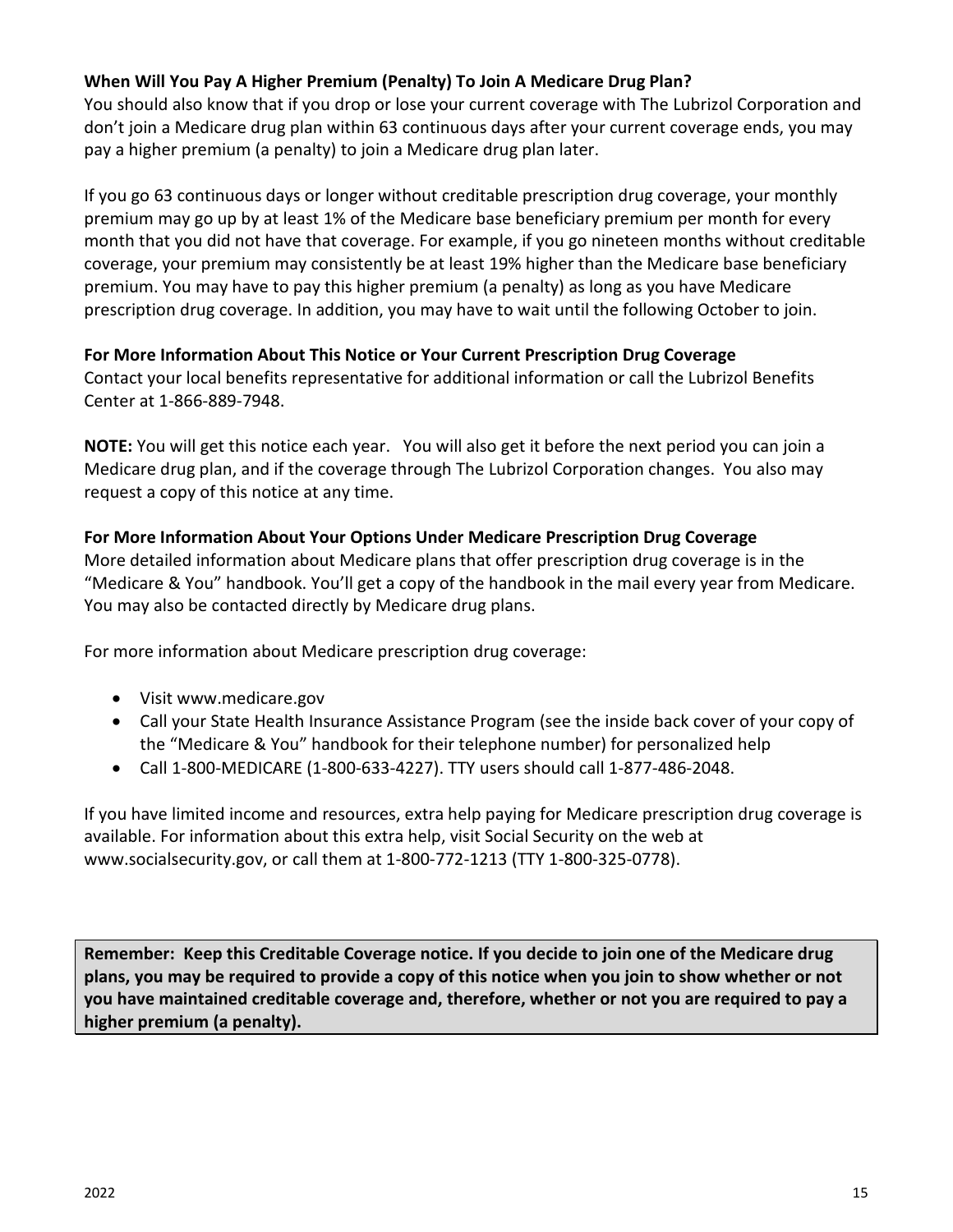# **The Lubrizol Corporation Employee Benefits Plan Summary of Material Modifications**

<span id="page-15-0"></span>The following is a Summary of Material Modifications (SMM) and amends the Summary Plan Description (SPD) for The Lubrizol Corporation Employee Benefits Plan (the Plan). This is a required communication, and you should keep this SMM with your SPD for future reference. Copies of the Plan's SPD may also be found on the Benefits website at [https://benefits.lubrizol.com.](https://benefits.lubrizol.com/Benefits-Basics/Medical-and-Prescription-Summary-Plan-Descriptions) The changes to the Plan described below are effective January 1, 2022.

The following is only a summary. In the case of a conflict between the information presented below and the Plan, the Plan provisions will govern.

### <span id="page-15-1"></span>**Medical, Prescription Drug and Vision Changes**

## <span id="page-15-2"></span>**Prior Authorization for Certain Covered Services (applies to The Lubrizol CDHP (Core, Standard and Plus) and The Lubrizol OOA)**

UnitedHealthcare requires prior authorization for certain Covered Health Services. When prior authorization for a Covered Health Service is sought, United Healthcare will undertake a utilization review process, consisting of a set of formal techniques designed to monitor the use of, or evaluate the clinical necessity, appropriateness, efficacy, or efficiency of, health care services, procedures, or settings. Such techniques may include ambulatory review, prospective review, second opinion, certification, concurrent review, case management, discharge planning, retrospective review, or similar programs.

**Physicians and other health care professionals who participate in a UnitedHealthcare network (networks vary by plan) are responsible for obtaining prior authorization. However, if you choose to receive covered health services from a non-network provider, you are responsible for obtaining prior authorization before you receive the services. Failure to seek prior authorization for the non-network services listed below, and on the following page will result in a \$500 reduction in benefits.** 

**Non-Network Services for which prior authorization is required are identified below.** 

- Ambulance non-Emergency;
- Cellular and Gene Therapy<sup>;</sup>
- Clinical Trials;
- Congenital Heart Disease surgery;
- Diabetes Services;
- Durable Medical Equipment for items that will cost more than \$1,000 to purchase or rent, including diabetes equipment for the management and treatment of diabetes;
- Gender Dysphoria treatment;
- Home health care including nutritional foods;
- Hospice care inpatient;